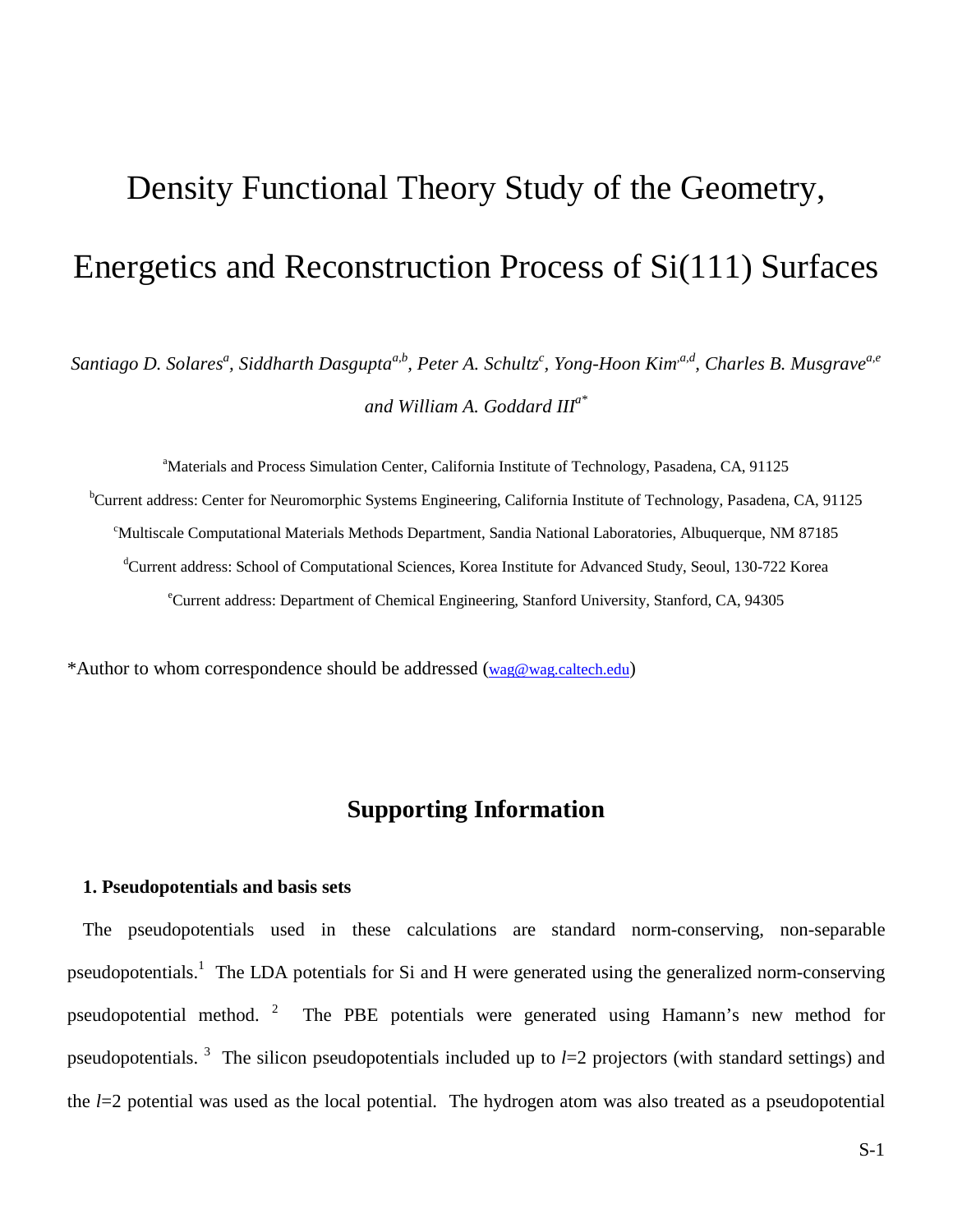(rather than with a bare-core potential), with only an  $l=0$  potential. Multiple tests with hydrogen atoms,  $H_2$ molecules and water molecules verified that the energetics of the bare core hydrogen potential and the hydrogen pseudopotential are almost indistinguishable.

The basis functions are double-zeta plus polarization quality, formed from contracted Gaussians. Hence the Si-*s* and Si-*p*, and the H-*s* have two radial degrees of freedom, and the Si-*d* and H-*p* angular polarization have only one. The PBE basis for Si is a contracted (4s3p1d/2s2p1d) basis, the LDA Si basis is (4s4p1d/2s2p1d), and both the LDA and PBE basis sets for hydrogen are contracted (4s1p/2s1p) basis sets. This nomenclature denotes, for H for example, that four Gaussian *s*-functions are contracted into two independent functions, and one Gaussian *p*-function is used as one independent radial degree of freedom. The *d*-functions are made up of the five pure *l*=2 functions, i.e., the *s*-combination is excluded. The Gaussians and contraction coefficients for hydrogen and silicon are listed in Tables S-1 and S-2.

*Table S-1: Basis set for hydrogen. The Gaussian decay constants*  $\alpha$  *(1/bohr<sup>2</sup>), and associated contraction coefficients c*α *for the contracted Gaussian basis functions (unnormalized).* 

| $\bf H$    | s-functions      |                                        |                                        | p-function       |              |
|------------|------------------|----------------------------------------|----------------------------------------|------------------|--------------|
|            | $\alpha_{\rm s}$ | $c_{\alpha}$<br>(1 <sup>st</sup> zeta) | $c_{\alpha}$<br>(2 <sup>nd</sup> zeta) | $\alpha_{\rm p}$ | $c_{\alpha}$ |
| LDA        | 0.112827         | 0.104600                               | 0.083940                               | 1.20             | 1.0          |
|            | 0.407007         | 0.399225                               | 0.145755                               |                  |              |
|            | 1.260443         | 0.394750                               | $\theta$                               |                  |              |
|            | 4.553255         | 0.380096                               | $\Omega$                               |                  |              |
|            |                  |                                        |                                        |                  |              |
| <b>PBE</b> | 0.102474         | 0.087388                               | 0.075281                               | 1.10             | 1.0          |
|            | 0.372304         | 0.405344                               | 0.120939                               |                  |              |
|            | 1.230858         | 0.485455                               | $\theta$                               |                  |              |
|            | 4.783324         | 0.397563                               | $\theta$                               |                  |              |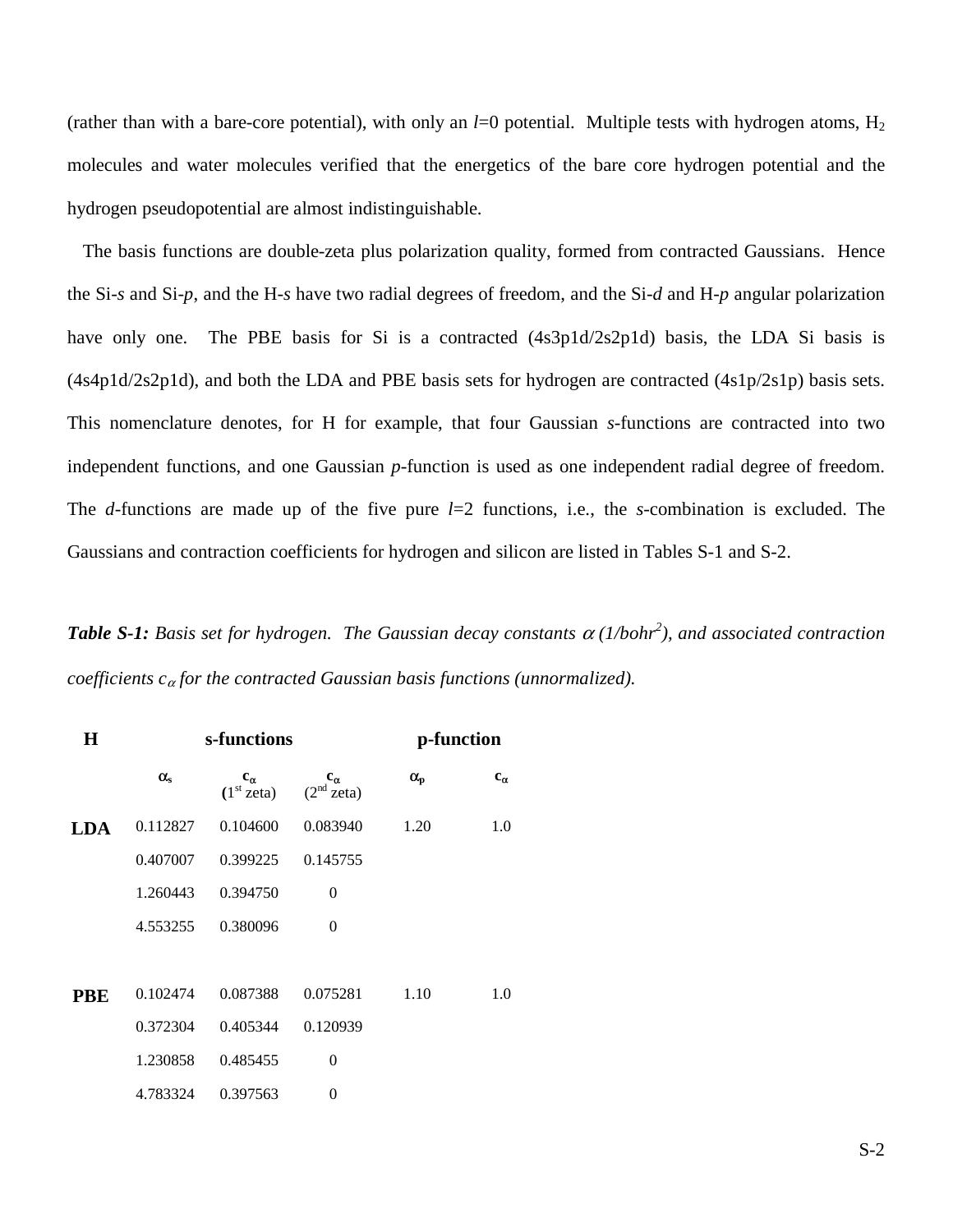*Table S-2: Basis set for silicon. The Gaussian decay constants* α *(1/bohr2 ), and associated contraction coefficients c*α *for the contracted Gaussian basis functions (unnormalized).* 

| <b>Si</b>  |                  | s-functions                            |                                        |              | p-functions                            |                                                 | d-function       |              |
|------------|------------------|----------------------------------------|----------------------------------------|--------------|----------------------------------------|-------------------------------------------------|------------------|--------------|
|            | $\alpha_{\rm s}$ | $c_{\alpha}$<br>(1 <sup>st</sup> zeta) | $c_{\alpha}$<br>(2 <sup>nd</sup> zeta) | $\alpha_{p}$ | $c_{\alpha}$<br>(1 <sup>st</sup> zeta) | $\mathbf{c}_{\alpha}$<br>(2 <sup>nd</sup> zeta) | $\alpha_{\rm d}$ | $c_{\alpha}$ |
| <b>LDA</b> | 0.109463         | 0.335647                               | 1.0                                    | 0.077837     | 0.0395395                              | 1.0                                             | 0.4604           | 1.0          |
|            | 0.294700         | 0.501166                               | $\mathbf{0}$                           | 0.227532     | 0.212571                               | $\mathbf{0}$                                    |                  |              |
|            | 1.301011         | $-1.026687$                            | $\boldsymbol{0}$                       | 0.565609     | 0.242187                               | $\boldsymbol{0}$                                |                  |              |
|            | 2.602030         | 0.398914                               | $\boldsymbol{0}$                       | 1.131240     | $-0.174847$                            | $\mathbf{0}$                                    |                  |              |
|            |                  |                                        |                                        |              |                                        |                                                 |                  |              |
| <b>PBE</b> | 0.104600         | 0.209953                               | 1.0                                    | 0.094241     | 0.067616                               | 1.0                                             | 0.45             | 1.0          |
|            | 0.272263         | 0.559782                               | $\boldsymbol{0}$                       | 0.317679     | 0.318212                               | $\boldsymbol{0}$                                |                  |              |
|            | 1.300508         | $-0.991282$                            | $\mathbf{0}$                           | 1.561145     | $-0.066383$                            | $\mathbf{0}$                                    |                  |              |
|            | 2.601030         | 0.334871                               | $\boldsymbol{0}$                       |              |                                        |                                                 |                  |              |

#### **2. Slab model calculations**

Table S-3 contains the surface energy results for slab models of the 2x3H3T4 surface containing varying numbers of bulk layers, ranging from 2 to 14, and varying number of *fixed* bulk layers. All models were terminated on the bottom surface with a layer of fixed hydrogen atoms.

The results show that the surface energy calculations where all bulk layers are allowed to relax during the geometry optimization are the ones that most closely approach the value of the converged surface energy, and that six bulk layers are sufficient to obtain an accuracy better than 0.028 eV/1x1 cell. Since this convergence error is common to all models, it should not affect the relative energy differences between them.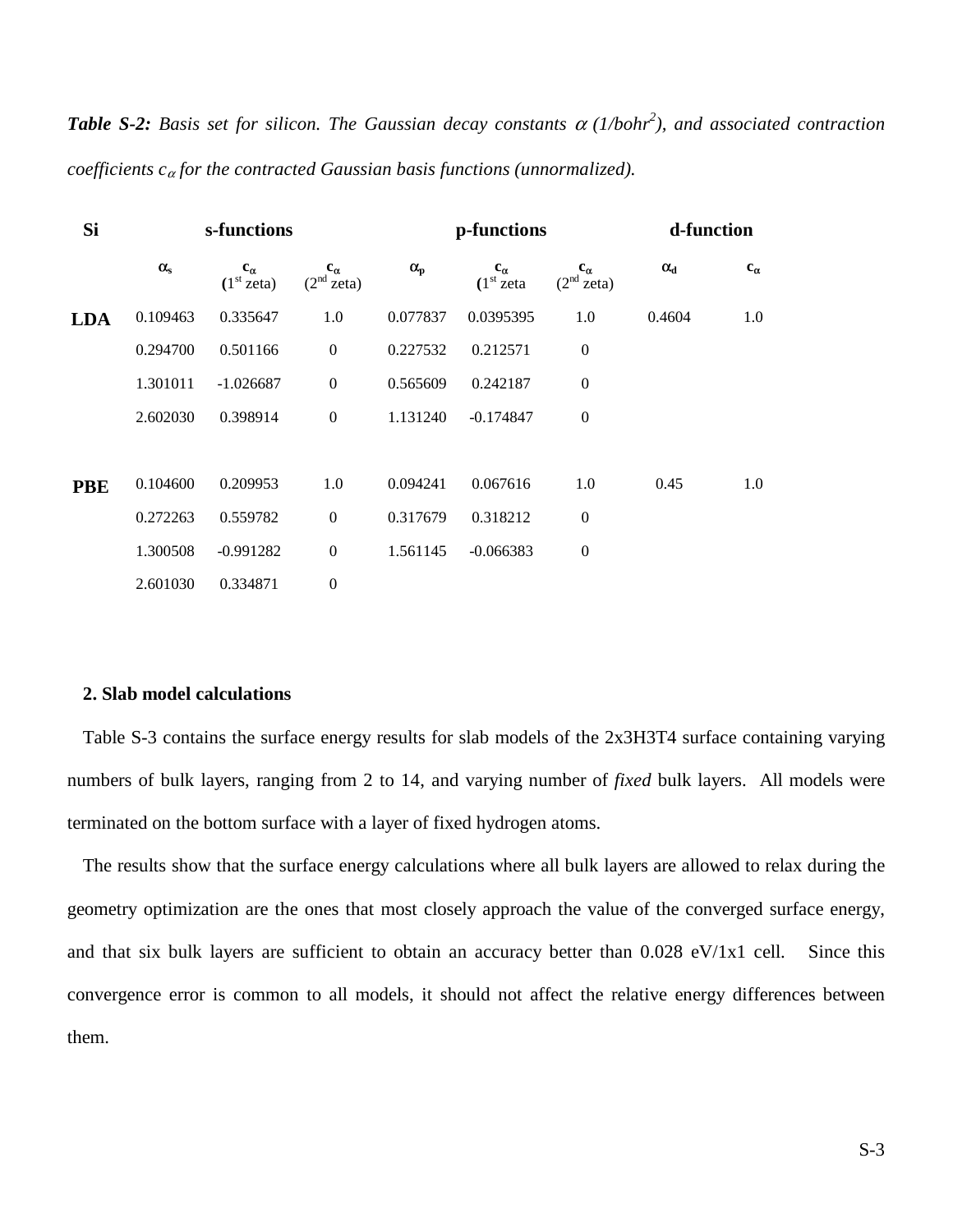*Table S-3: Calculated surface energy (eV/1x1 cell) for the 2x3H3T4 surface using slab models with varying numbers of bulk layers and with varying numbers of fixed bulk layers. All models were terminated with a*  layer of fixed hydrogen atoms on the bottom surface. These results are depicted in Figure 4 of the paper.

| <b>Total bulk layers</b> | No bulk layers<br>fixed | 2 bulk layers fixed | 4 bulk layers fixed | 6 bulk layers fixed |
|--------------------------|-------------------------|---------------------|---------------------|---------------------|
| $\overline{2}$           | 1.483                   | 1.667               | N/A                 | N/A                 |
| $\overline{\mathbf{4}}$  | 1.228                   | 1.324               | 1.415               | N/A                 |
| 6                        | 1.184                   | 1.197               | 1.267               | 1.354               |
| 8                        | 1.170                   | 1.215               | 1.226               | 1.296               |
| 10                       | 1.164                   | 1.169               | 1.226               | 1.238               |
| 14                       | 1.156                   | 1.159               | 1.159               | 1.162               |

#### **3. Comparison of PBE and LDA surface energies**

Table S-4 compares the surface energies obtained using the PBE and LDA approximations for cell sizes up to 3x3. The results show that the LDA values are consistently higher than the PBE values with an average difference of 0.152.

*Table S-4: Comparison of LDA and PBE surface energies for a selected group of surfaces. All energies are in eV/1x1 cell.* 

| <b>Surface</b>        | PBE surface energy,<br>eV/1x1 | LDA surface energy,<br>$eV/1x1$ cell | LDA - PBE difference,<br>$eV/1x1$ cell |
|-----------------------|-------------------------------|--------------------------------------|----------------------------------------|
| 1x1 relaxed           | 1.200                         | 1.451                                | 0.250                                  |
| $\sqrt{3x}\sqrt{3H3}$ | 1.360                         | 1.487                                | 0.127                                  |
| $\sqrt{3}x\sqrt{3}T4$ | 1.110                         | 1.240                                | 0.130                                  |
| 2x2H3                 | 1.209                         | 1.322                                | 0.114                                  |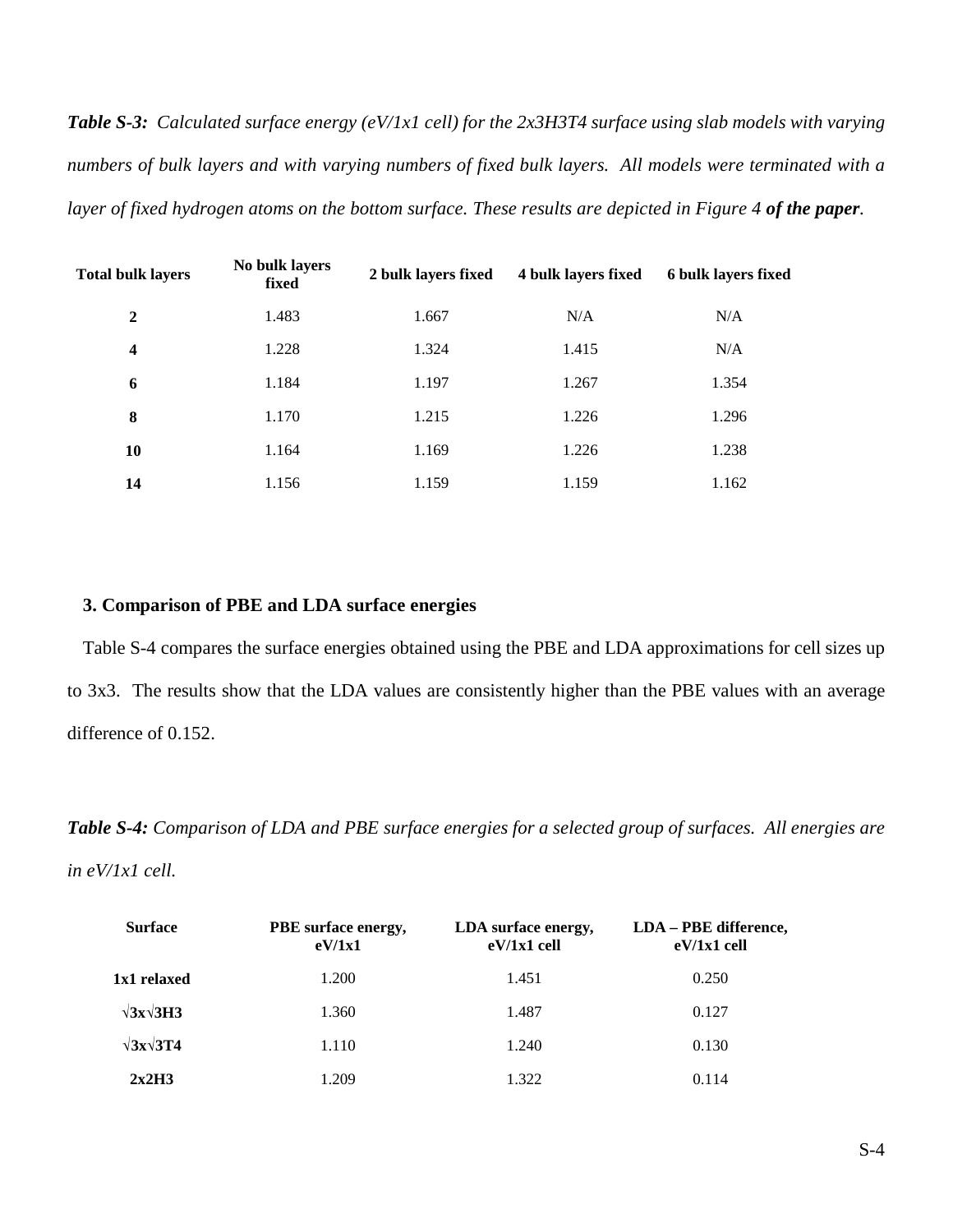| 2x2T4  | 1.084 | 1.200 | 0.116 |
|--------|-------|-------|-------|
| DAS3x3 | 1.070 | 1.241 | 0.172 |

## **4. Comparison of PBE DFT Si(111) surface energies to published values from empirical and semiempirical calculations**

Table S-5 compares the ab initio surface energies obtained from our PBE DFT calculations to previously reported empirical and semi-empirical results. Our results are in qualitative agreement with those of Takahashi et al.<sup>4</sup> and Zhao et al.<sup>5</sup>, who used a modified embedded atom model and a building block energy contribution model, respectively.

*Table S-5: Comparison of PBE-DFT surface energy for Si(111) surfaces with published results from empirical or semi-empirical methods. The reference energy is zero for the bulk crystal unless otherwise indicated, in which case it is the relaxed 1x1 unreconstructed surface. Energies are in eV/1x1 cell.*

| <b>Surface</b>             | This work   | Empirical surface energy, eV/1x1 cell |                           |                                      |                                         |                                         |  |
|----------------------------|-------------|---------------------------------------|---------------------------|--------------------------------------|-----------------------------------------|-----------------------------------------|--|
|                            | (ab initio) | Takahashi et<br>al. $(1999)^4$        | Zhao et al.<br>$(1998)^5$ | <b>Mercer</b> and<br>Chou $(1993)^6$ | <b>Khor</b> and Das<br>Sarma $(1989)^7$ | <b>Qian and Chadi</b><br>$(1987)^{8,9}$ |  |
| <b>Method</b>              | PBE-DFT     | <b>MEAM</b> <sup>a</sup>              | BBEC <sup>b</sup>         | TB <sup>c</sup>                      | MD <sup>d</sup>                         | TB <sup>c</sup>                         |  |
| 1x1 unrelaxed              | 1.224       |                                       |                           | 1.131                                | $0$ (ref.) $^e$                         | $0$ (ref.) <sup>e</sup>                 |  |
| 1x1 relaxed                | 1.200       |                                       |                           | 1.1                                  | $-0.17$                                 | $-0.17$                                 |  |
| $\sqrt{3}x\sqrt{3}H3$ hex. | 1.353       |                                       |                           |                                      | $-0.075$                                |                                         |  |
| $\sqrt{3x}\sqrt{3T4}$ hex. | 1.102       |                                       |                           | $0.860 - 1.338$                      | $-0.285$                                |                                         |  |
| $2x2H3$ hex.               | 1.209       |                                       |                           |                                      | $-0.20$                                 |                                         |  |
| $2x2T4$ hex.               | 1.083       |                                       |                           | $0.790 - 1.198$                      | $-0.25$                                 |                                         |  |
| $2x2H3$ rect.              | 1.264       |                                       |                           |                                      | $-0.166$                                |                                         |  |
| $2x2T4$ rect.              | 1.085       |                                       |                           |                                      |                                         |                                         |  |
| 2x3H3T4                    | 1.184       |                                       |                           |                                      |                                         |                                         |  |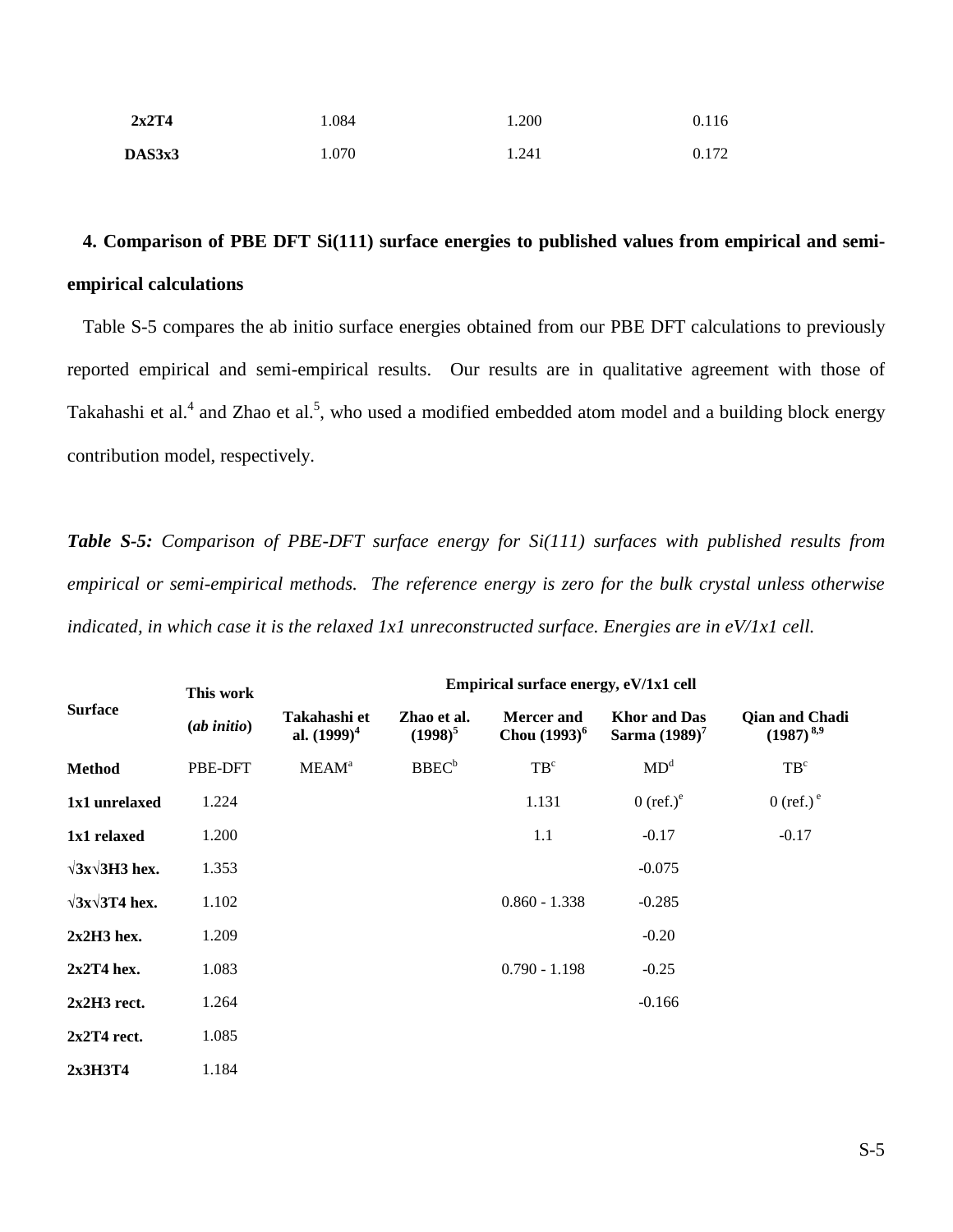| C2x8   | 1.184 |       |       | $0.780 - 1.189$ |          | $-0.180$ |
|--------|-------|-------|-------|-----------------|----------|----------|
| DAS3x3 | 1.070 | 1.243 | 1.196 |                 | $-0.326$ |          |
| DAS5x5 | 1.048 | 1.211 | 1.168 | $0.729 - 1.143$ | $-0.344$ | $-0.395$ |
| DAS7x7 | 1.044 | 1.206 | 1.153 | $0.728 - 1.138$ | $-0.335$ | $-0.403$ |
| DAS9x9 | 1.055 | 1.226 | 1.164 |                 | $-0.325$ | $-0.155$ |

a Modified embedded atom model <sup>b</sup>Building block energy contributions c Tight binding model d Molecular dynamics e Absolute energies not provided

#### **5. Spin states**

Table S-6 contains the calculated high-spin surface energies for non-DAS surface structures. The results show that the for the 1x1, √3x√3H3 and √3x√3T4 surfaces, the lowest energy state has a net spin of one. For all other non-DAS structures the lowest energy state has no net spin. Tables S-7, S-8 and S-9 contain the calculated surface energies for the DAS 3x3, DAS 5x5 and DAS 7x7 surfaces for different numbers of unpaired electrons (spin polarization), including zero. All models contained six bulk layers and were terminated with a layer of fixed hydrogen atoms on the bottom surface. The lowest surface energy was obtained for spin zero and increased monotonically with increasing spin polarization. Figures S-1 and S-2 depict the results of tables S-7 and S-9 (the results of table S-8 are shown graphically in Figure 5 of the paper).

*Table S-6: Calculated high-spin surface energy for non-DAS surface structures with respect to the zero spin state.* 

| <b>Surface</b> | <b>Spin Polarization</b> | Surface energy, eV/1x1 cell |
|----------------|--------------------------|-----------------------------|
| 1x1 unrelaxed  |                          | $-0.129$                    |
| 1x1 relaxed    |                          | $-0.106$                    |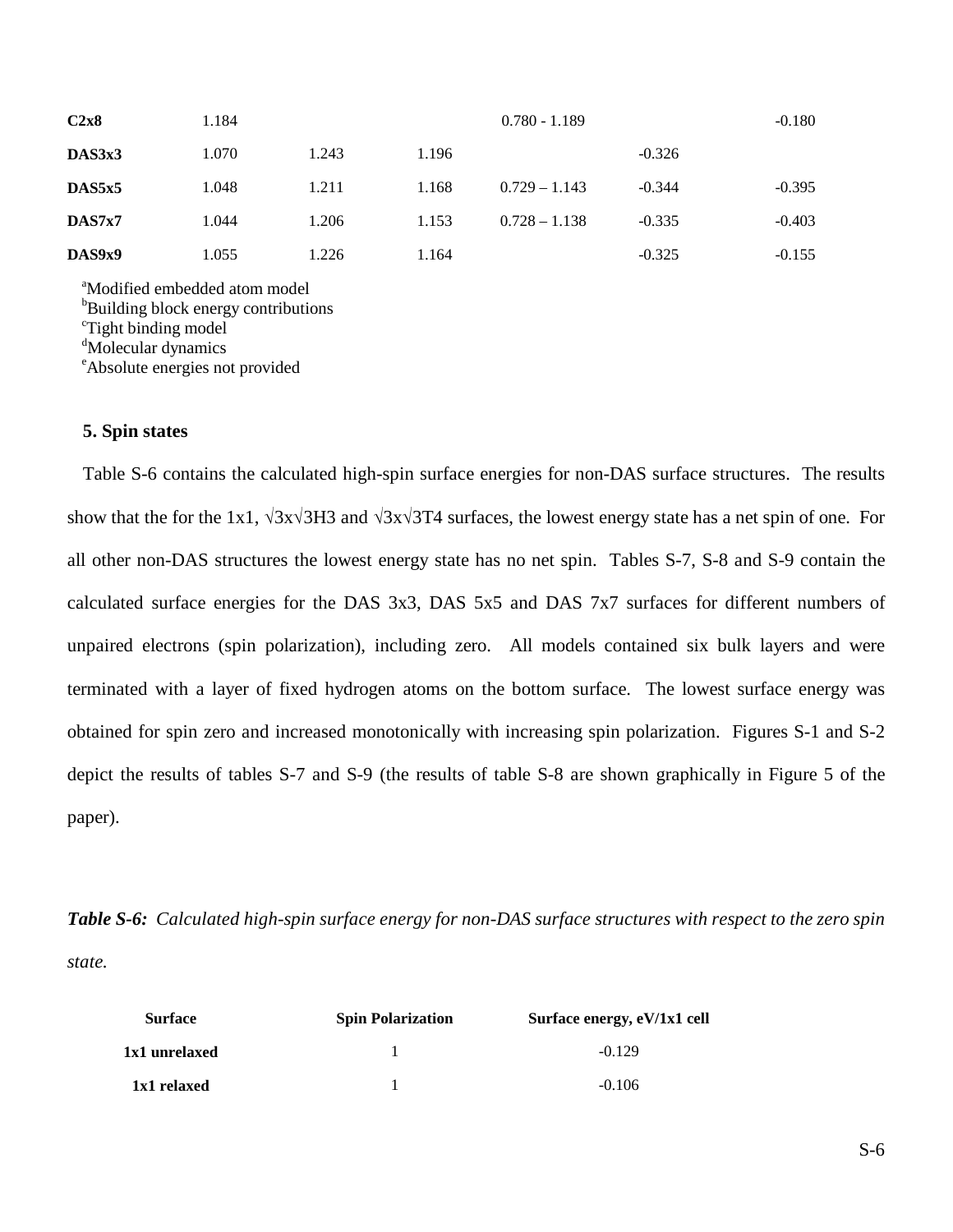| $\sqrt{3}x\sqrt{3}H3$ hex. | 1 | $-0.007$ |
|----------------------------|---|----------|
| $\sqrt{3}x\sqrt{3}T4$ hex. | 1 | $-0.008$ |
| $2x2H3$ hex.               | 2 | 0.012    |
| $2x2T4$ hex.               | 2 | 0.068    |
| $2x2H3$ rect.              | 2 | $-0.002$ |
| $2x2T4$ rect.              | 2 | 0.051    |
| 2x3H3T4                    | 2 | 0.008    |
| c2x8                       | 4 | 0.001    |

*Table S-7: Calculated surface energy for the DAS 3x3 surface as a function of the spin polarization, with respect to the singlet state. These results are shown graphically in Figure S-1.* 



**Figure S-1.** Calculated surface energy of the DAS 3x3 surface as a function of the spin polarization, with respect to the singlet state (Table S-7). Note: the DAS 3x3 surface contains 2 dangling bonds.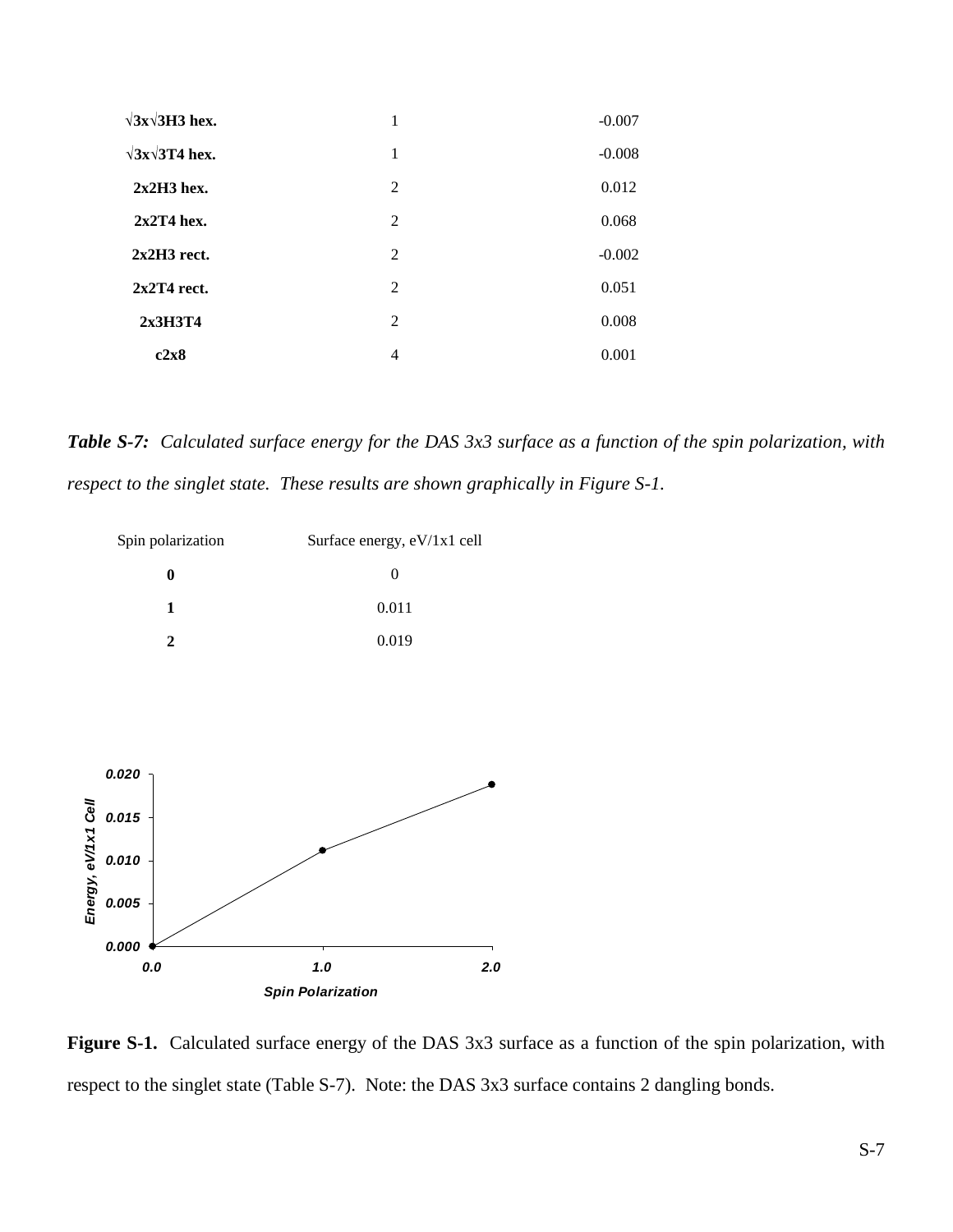*Table S-8: Calculated surface energy for the DAS 5x5 surface as a function of the spin polarization, with respect to the singlet state. These results are shown graphically in Figure 6 of the paper.* 

| Spin polarization       | Relative surface energy,<br>eV/1x1 cell |
|-------------------------|-----------------------------------------|
| 0                       | 0                                       |
| 1                       | $<10^{-3}$                              |
| $\mathbf{2}$            | 0.001                                   |
| 3                       | 0.003                                   |
| $\overline{\mathbf{4}}$ | 0.011                                   |
| 5                       | 0.013                                   |
| 8                       | 0.029                                   |

*Table S-9: Calculated surface energy for the DAS 7x7 surface as a function of the spin polarization, with respect to the singlet state. These results are shown graphically in Figure S-2.* 

| Spin polarization | Relative surface energy,<br>$eV/1x1$ cell |
|-------------------|-------------------------------------------|
| 0                 | 0                                         |
| 1                 | $< 10^{-3}$                               |
| $\mathbf{2}$      | $<10^{-.3}$                               |
| 3                 | $< 10^{-3}$                               |
| 4                 | $< 10^{-3}$                               |
| 5                 | 0.001                                     |
| 19                | 0.029                                     |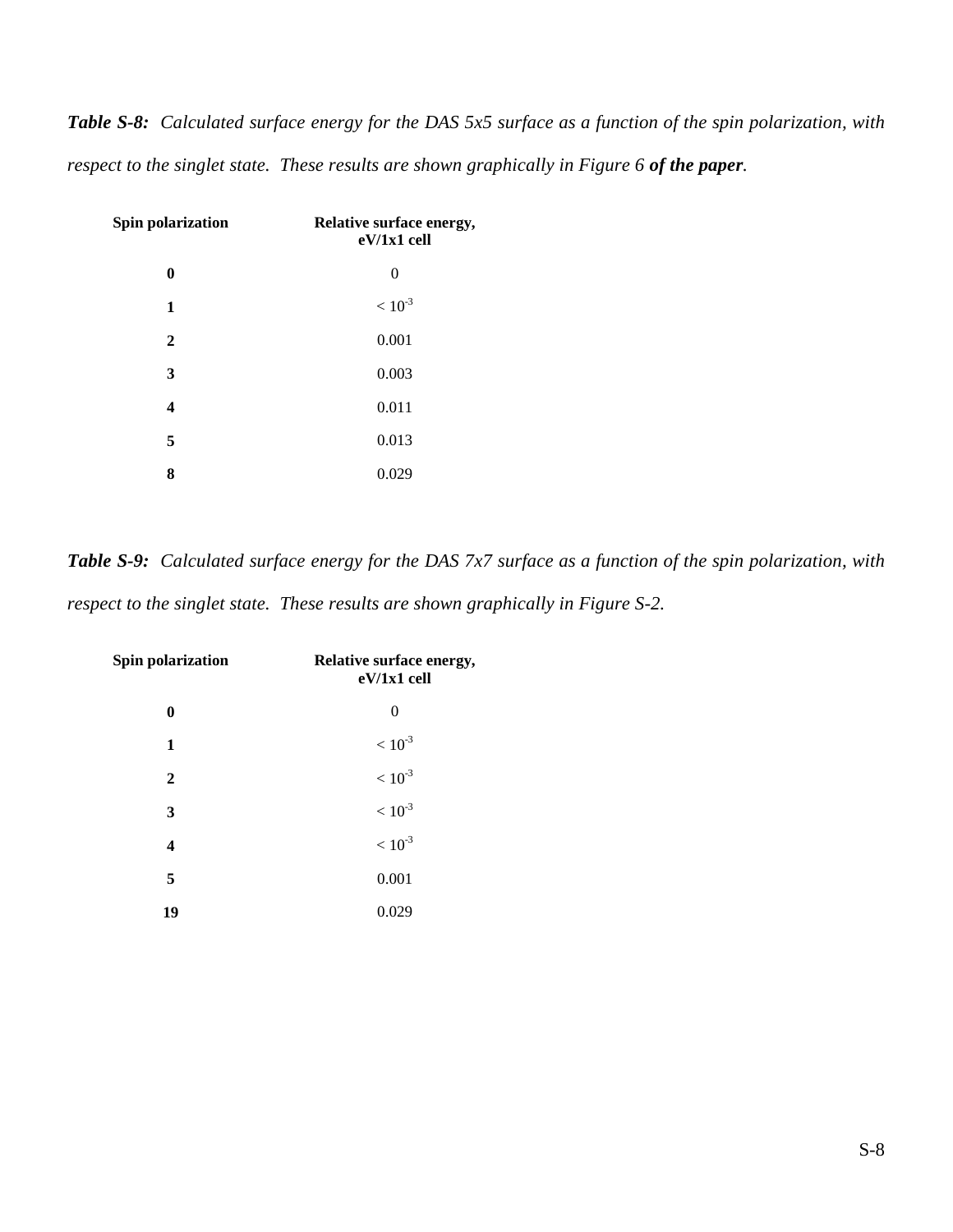

*Figure S-2: Calculated surface energy of the DAS 7x7 surface as a function of the spin polarization, with respect to the singlet state (table S-9). Note: the DAS 7x7 surface contains 19 dangling bonds.* 

#### **6. Comparison of 2x2 hexagonal and rectangular surfaces**

Tables S-10 and S-11 provide a comparison of the surface energy, sub-surface strain energy and adatom snap bond energy (as defined in section 4.2 of the paper), and adatom geometry for hexagonal and rectangular 2x2H3 and 2x2T4 surfaces. The results show that the surface energy is significantly different between the hexagonal and rectangular structures for the 2x2H3 surface, but not for the 2x2T4 surface. The surface energy of the 2x2H3 surface is  $\sim 0.22$  eV/2x2 cell higher for the rectangular surface, primarily due to lower adatom bond energy (Table S-10). A Mulliken populations analysis of these surfaces (Figures S-3 and S-4) shows that there is significant charge separation in both cases, but that the geometry of the hexagonal cell allows this separation to remain local (thus providing an overall uniform charge distribution when many cells are considered), while the rectangular cell exhibits charge separation between infinite parallel lines in the green  $(3^{rd})$  layer (again considering an infinite number of unit cells), with non-uniform charge distribution around the  $2<sup>nd</sup>$  layer dangling bond atoms (brown), thus leading to a less favorable energy. Figures S-5 and S-6 show that charge separation also takes place for the 2x2T4 rectangular surface in a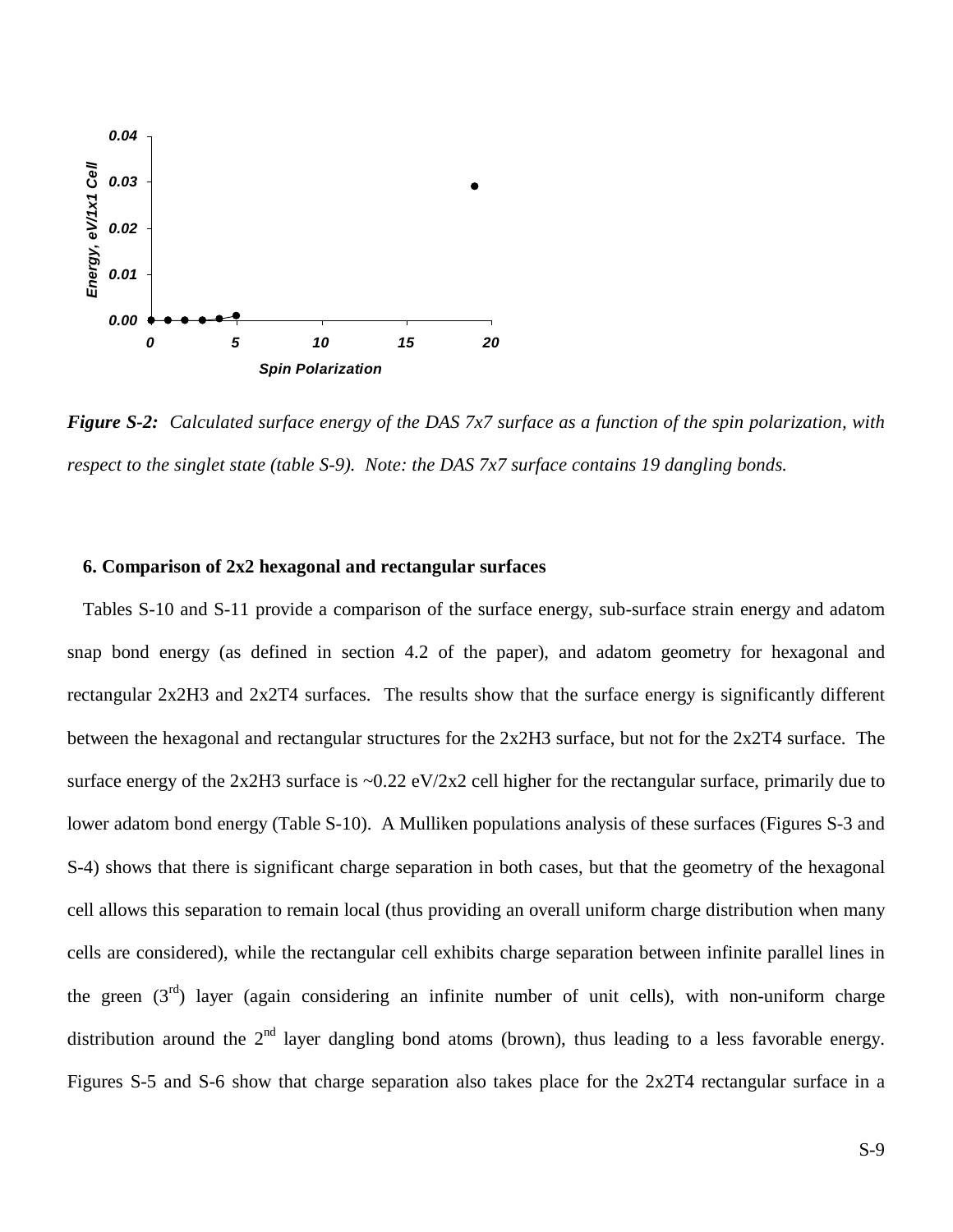similar way, but that the charge distribution remains more uniform in the green layer (except for the green atom directly below the adatom). The adatom in the  $2x2T4$  rectangular surface can be stabilized by the  $3<sup>rd</sup>$ layer (green) atom directly below it, which allows the  $3<sup>rd</sup>$  layer atoms surrounding a  $2<sup>nd</sup>$  layer dangling bond atom (brown) to all have the same charge and provide a more uniform charge distribution, similar to that of the hexagonal surface, leading to a negligible energy difference between the two surface structures.

*Table S-10: 2x2H3 hexagonal and rectangular electronic structure and geometry calculations. All energies are in eV per 2x2 unit cell.* 

|                                              | <b>HEX</b> | <b>RECT</b> | <b>RECT - HEX</b><br>difference |
|----------------------------------------------|------------|-------------|---------------------------------|
| <b>Surface energy</b>                        | 4.838      | 5.058       | 0.220                           |
| Surface strain energy (below adatom)         | 0.883      | 0.804       | $-0.079$                        |
| Stabilization due to adatom snap bond energy | $-6.399$   | $-6.100$    | 0.299                           |
| Adatom bond angle, degrees                   | 85.4       | 85.5        | 0.1                             |
| <b>Adatom bond length</b>                    | 2.61       | 2.60        | $-0.01$                         |

*Table S-11: 2x2T4 hexagonal and rectangular electronic structure and geometry calculations. All energies are in eV per 2x2 unit cell.* 

|                                              | <b>HEX</b> | <b>RECT</b> | <b>RECT-HEX</b><br>difference |
|----------------------------------------------|------------|-------------|-------------------------------|
| <b>Surface energy</b>                        | 4.333      | 4.341       | 0.008                         |
| Surface strain energy (below adatom)         | 0.798      | 0.923       | 0.125                         |
| Stabilization due to adatom snap bond energy | $-6.819$   | $-6.936$    | $-0.117$                      |
| Adatom bond angle, degrees                   | 94.7       | 94.1        | $-0.6$                        |
| <b>Adatom bond length</b>                    | 2.49       | 2.47        | $-0.02$                       |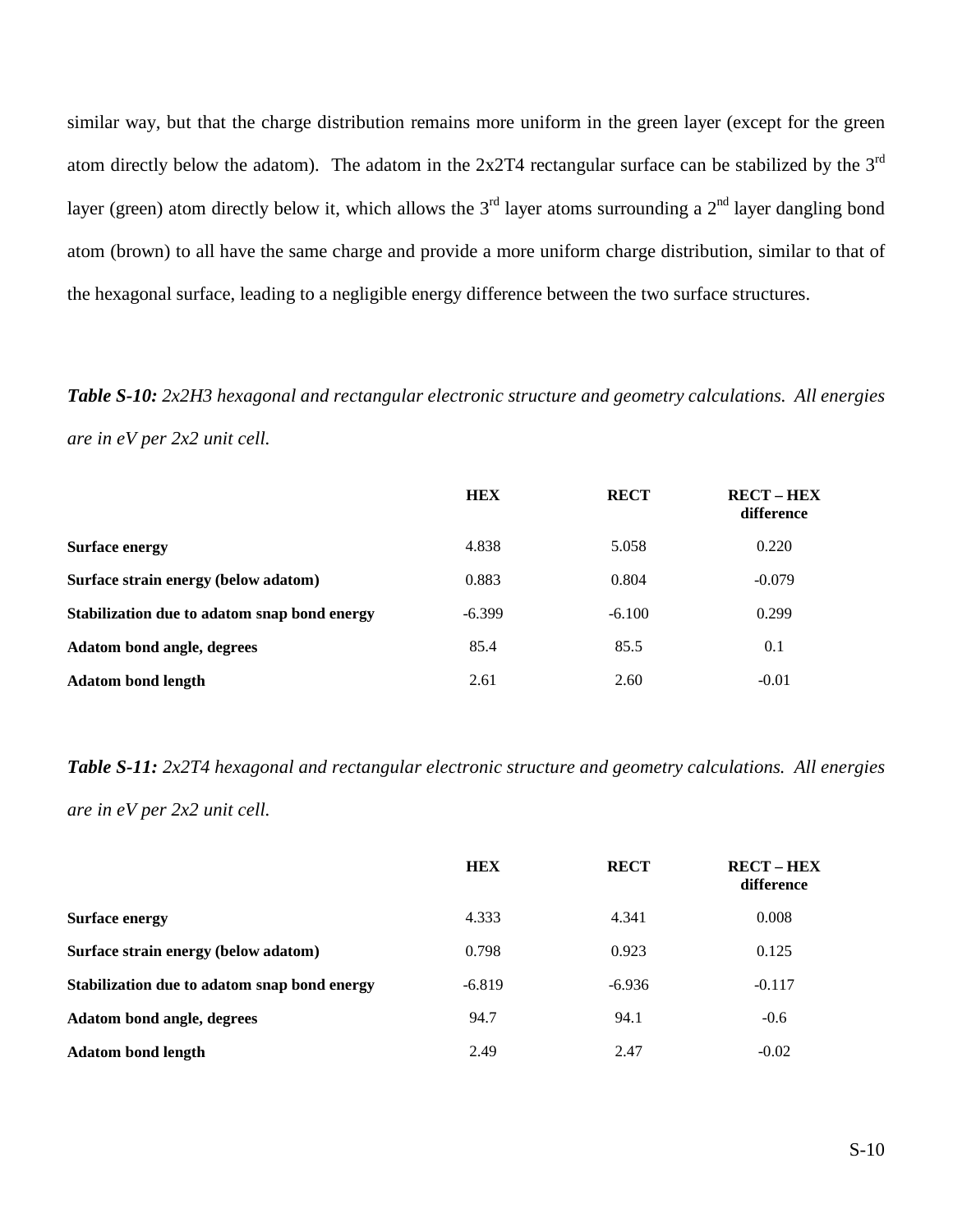

**Figure S-3.** 2x2H3 hexagonal surface partial atomic charges from Mulliken populations analysis. The results show significant charge separation in the unit cell, but the hexagonal symmetry allows the overall charge distribution to be uniform when large surface regions are considered.

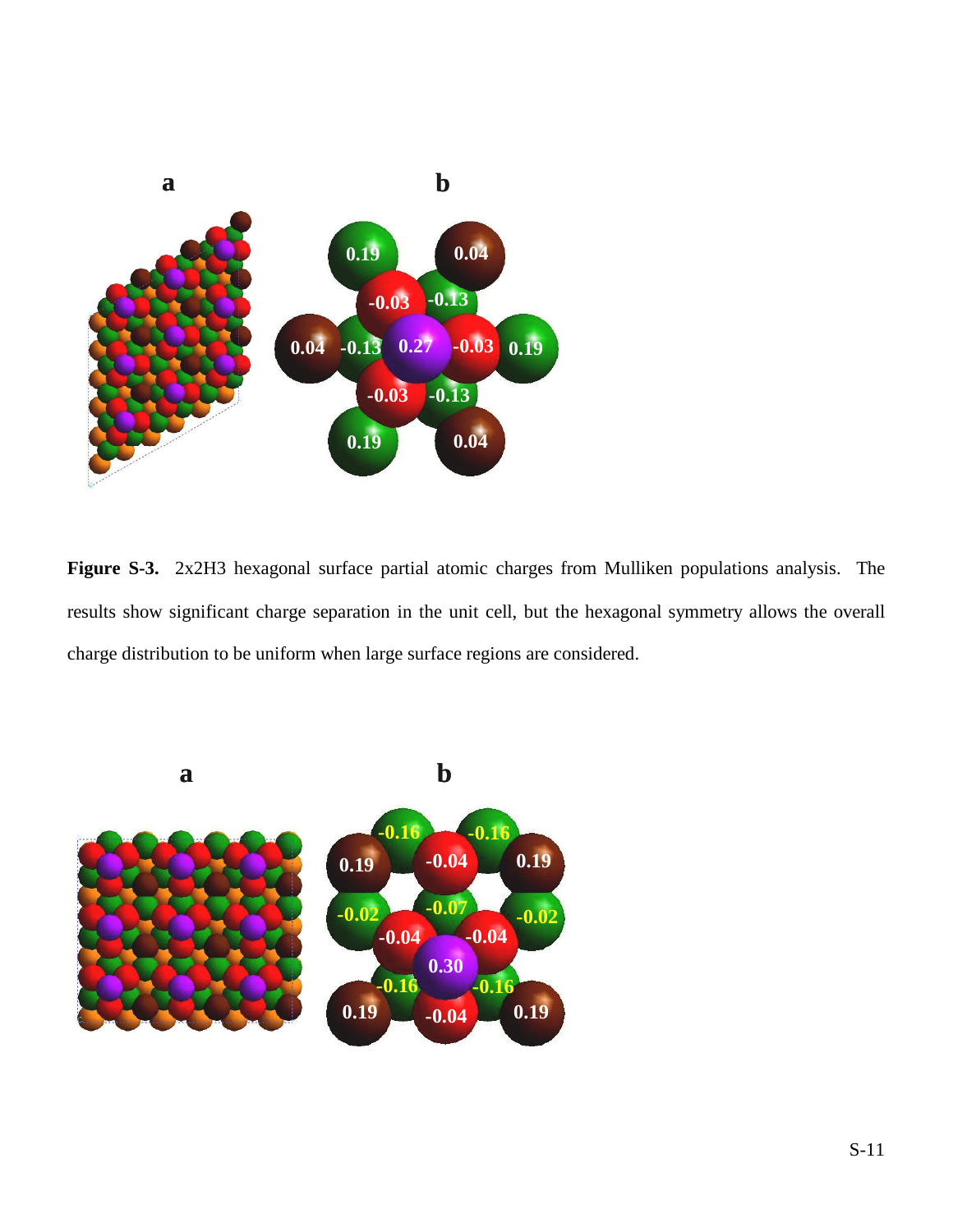**Figure S-4.** 2x2H3 rectangular surface partial atomic charges from Mulliken populations. The results indicate that charge separation takes place in the  $3<sup>rd</sup>$  layer (green with charge values highlighted in yellow) in a non-uniform manner, leading to dipoles between infinite parallel lines oriented with the size of the unit cell. This surface also has uneven charge distribution around the  $2<sup>nd</sup>$  layer dangling bond atoms (brown).



**Figure S-5.** 2x2T4 hexagonal surface partial atomic charges from Mulliken populations analysis. As with the 2x2H3 hexagonal surface, this structure shows significant charge separation in the unit cell, but the cell symmetry allows the overall charge distribution to be uniform when large surface regions are considered.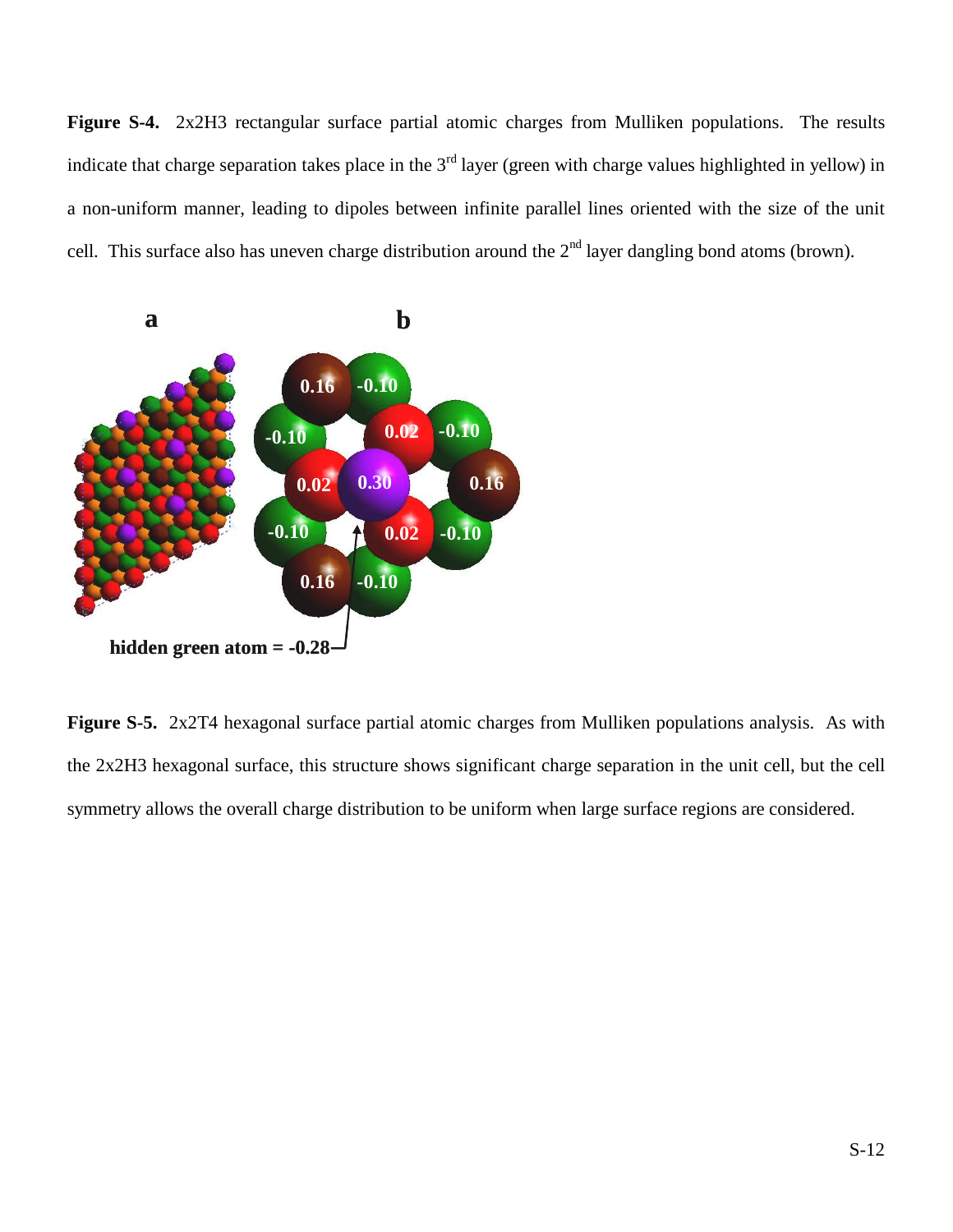

**Figure S-6.** 2x2T4 rectangular surface partial atomic charges from Mulliken populations analysis. The results show a nearly uniform charge distribution in the  $2<sup>nd</sup>$  layer (red with charges highlighted in yellow), and also in the green layer (except for the atom directly below the adatom).

#### **8. References**

- 1. A. Redondo, W.A. Goddard III and T.C. McGill, Phys. Rev. B 15, 5038 (1977)
- 2. D.R. Hamann, Phys. Rev. 40, 2980 (1989)
- 3. D.R. Hamann, unpublished
- 4. K. Takahashi, C. Nara, T. Yamagishi and T. Onzawa, Appl. Surf. Sci. 151, 299 (1999)
- 5. Y.F. Zhao, H.Q. Yang, J.N. Gao, Z.Q. Xue and S.J. Pang, Phys. Rev. B 58 13824 (1997)
- 6. J.L. Mercer Jr. and M.Y. Chou, Physical Review B 48, 5374 (1993)